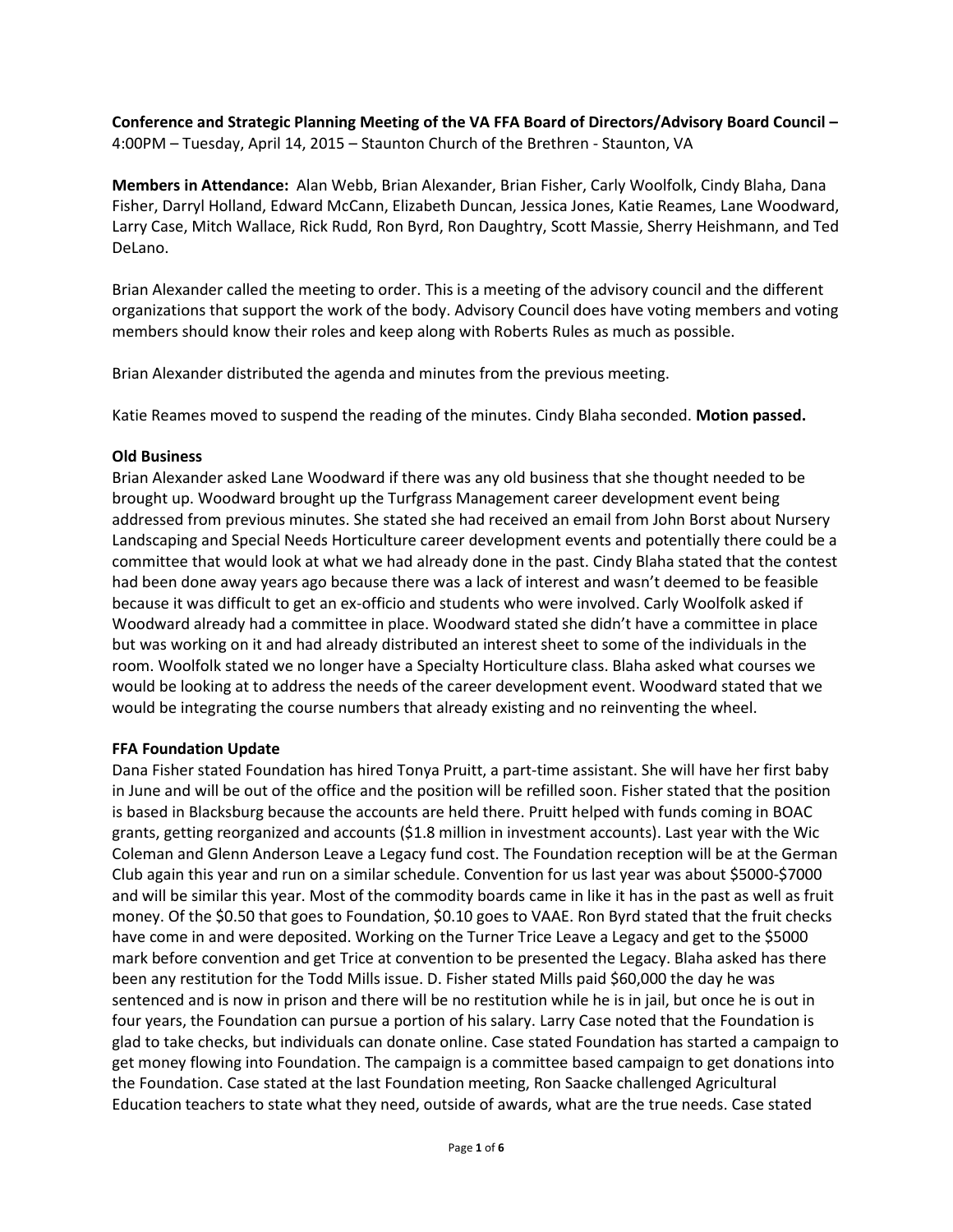that the entire Foundation board is excited about this opportunity and funding more toward a vision and mission of an organization and that brings in more donors because they see that the organization is committed to a true benefit to students. Case stated that Foundation is working toward building its capacity to provide resources to suit the needs of the organization and the students, but the Foundation is not there and it will take several years to get there. Case stated that the Foundation passed a policy that says the structure is in place for donations flowing into the Foundation. Blaha asked were there a list of general talking points that Foundation could send out so there was a consistent message that would be stated. D. Fisher stated he has a draft, but Sarah Hanks will send that out once the Foundation has the chance.

## **National FFA Update**

Frank Saldana stated that MyFFA and MyJourney branding and resources will be coming down to the states in the coming months and he will be providing an update during Ag Teachers' Conference in the summer. Saldana stated that information had been sent to state staff and that as long as the logo is being used properly and is doing a great job to recognize the organization. Saldana stated the AgCN information has not gone away, but just merged into the new website. Saldana stated that the roster is cumbersome as it's only used once or twice a year and will be improved to make it more user-friendly.

# **National FFA Alumni Update**

Larry Case stated that National FFA is allowing 100% affiliation (pay \$100 or the equivalent to \$10 per 10 members, and you would be able to add as many names to the roster as you would like). Case stated the advantage is that you get a 501(c)3 and you would need to report to the IRS. There is a request on behalf of national and you can put it online once you have your charter: 1. Number of volunteers that you have utilized throughout the year; 2. An estimate of volunteer hours in the name of agricultural education; and 3. A general idea of the number of dollars raised in the name of agricultural education. You should be able to show that you have the number of volunteers that were able to log a particular number of hours in a particular effort in the name of agricultural education at the local level. Recently approved at the Council level where the state of Virginia can charter or approve non-traditional affiliates (i.e. Southern States would want to go statewide with some kind of affiliate where they would want to have their employees join). The idea that would be great for Virginia would be past state officers be the training core for the volunteers that need to know more about how to support agricultural education teachers and trainers in filling out proficiency applications and state degrees.

# **Virginia FFA Alumni Update**

Ron Byrd stated that for Virginia FFA Alumni has Highland County and Dinwiddie County as two new charters to the affiliation program. Byrd stated that if anyone needs help organizing, he is willing to travel and assist where needed. Byrd stated there is a new system with alumni just like that with FFA. Byrd stated we're back to where if you have alumni, send dues to him and he would verify them at the state level. Also at the Alumni, there will be plans to have the store at state convention. Case stated Tony Small has decided to leave the Executive Director of National Alumni and he would be a good speaker to have at their meetings on building relationships. Ron Byrd recognized that Larry Case is the President-Elect of the National FFA Alumni.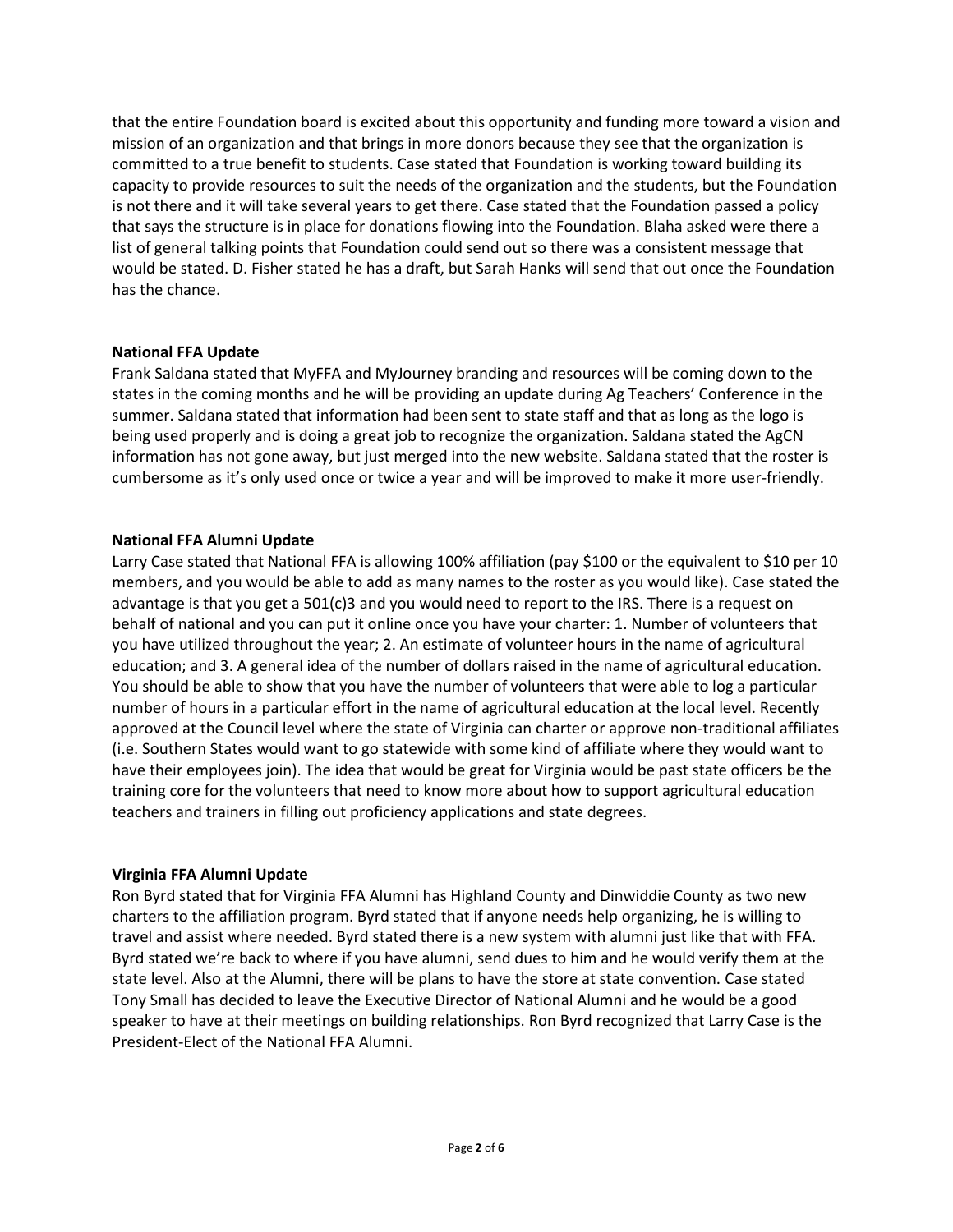## **Virginia Young Farmers Update**

Ron Byrd stated that the tractor got leased back for auction at the conference back in January. Byrd stated that if you or if you know anyone who is interested in an affiliate membership, please have them contact him. Byrd stated Young Farmers has two big activities that the group organizes, and one of them includes tours in the summer and Jane McDonald is the president and is from Rockbridge County and is working on convention in Charlottesville area for the Young Farmers convention in January 2016.

## **Virginia Tech Update**

Rick Rudd stated we have a new undergraduate program in Teaching and Learning and making sure that everyone knows all the paths to achieve licensure. They can still do certification through CTE and get provisionally certified and pick up a Master's elsewhere. Hannah has moved to an extension appointment and has lost her research appointment. Donna is still working on the innovations program and going to advisory meetings. The T & L option is a mix of transfers, with the first set of graduates in 2016. Has Ellen Thompson talked to you about STAR (States Teach for Ag Ed Results) – program for states to focus on teacher shortages and what are the barriers to getting individuals into the teaching profession.

## **VDOE Update**

Carly Woolfolk stated the curriculum revisions have gone well so far. Woolfolk stated the last course that is task list only is the Agricultural Structural Systems and Agricultural Emerging Technologies and those will be done first in the fall. The thought on that would be doing a face-to-face with a follow-up. Katie Reames asked if agricultural education was at risk of losing any courses. Woolfolk stated the only course would be Land use and conservation management (six students enrolled in one school system). Woolfolk's recommendation would be to look at that course when the Introduction to Wildlife course is reviewed and see if the two could be merged together.

### **VAAE Update**

Katie Reames stated VAAE is working on the conference schedule and getting everything prepared for the summer.

### **VA FFA Financial Update**

Profit and Loss: Can see the expenses and dues accounts. Expenses for travel have all moved with Tech and should be filed underneath the grant. All of the travel that appears was built up from July to January before my arrival; saw the problem and had it moved. The money has been transferred back in Banner and Lane verified. The account manager is working to streamline entries and recode them (i.e. Office supplies are state officer supplies and rename will reflect that). There is a beginning balance of \$72,389.92 as of June 30, 2014 and as of March 31, 2015, the ending balance is \$39,787.59. On the balance sheet, as of April 14, 2015 when the account was pulled into Quick Books, the balance was \$42,959.59. The QuickBooks is fast on the deposit and slow on the debit. The expenses that are occurring in April 2015, there were National FFA Dues, parly reimbursements, and deposit for Belle of Louisville at National Convention.

Alexander asked about profit and loss, and national convention and what the entries aren't matching properly. Woodward stated that Jessica Tussing created a notebook of national convention items and must be combed because there's several discrepancies and issues need to be addressed as there are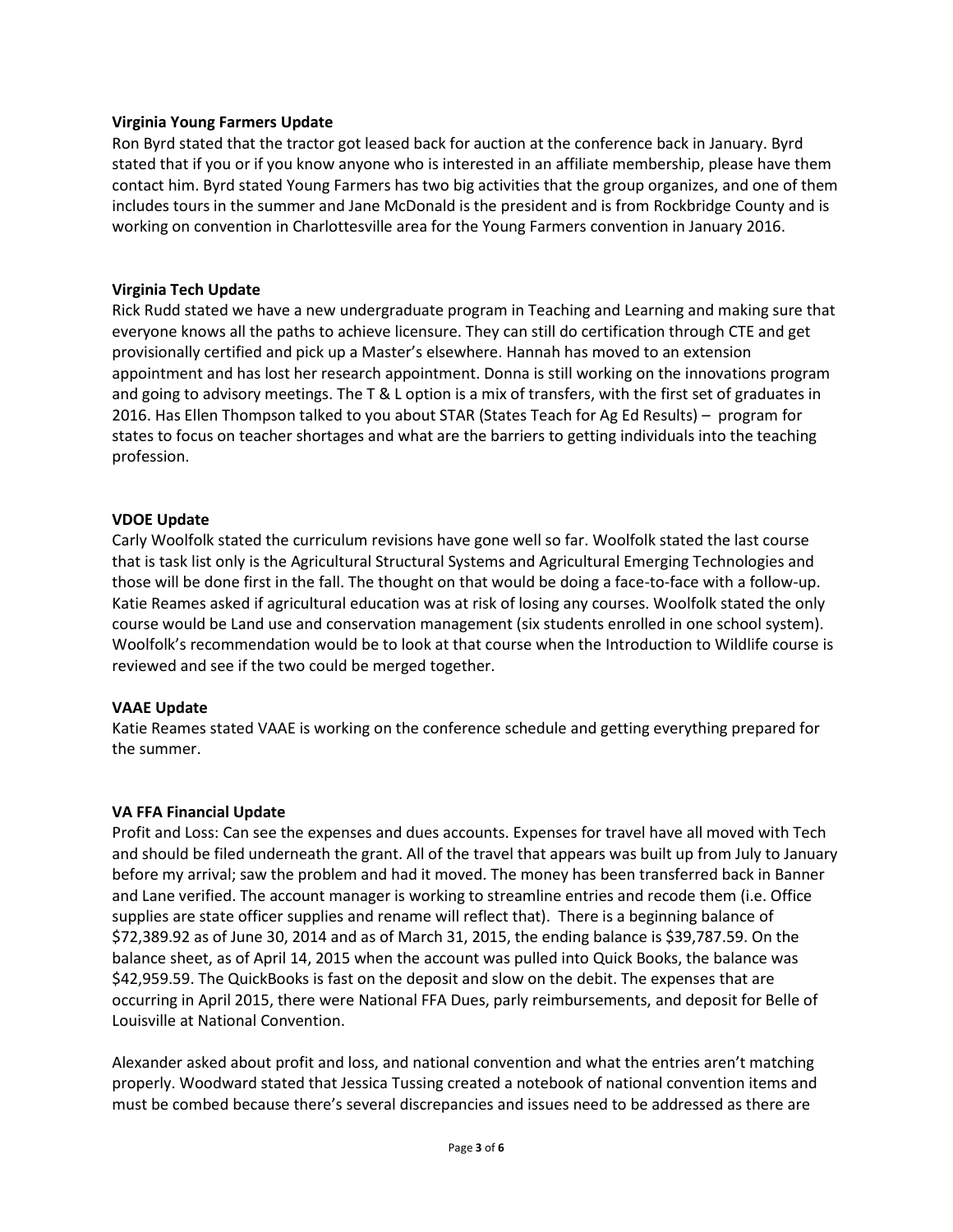several invoices still open as they weren't sent out correctly to recipients the first time. Woodward stated for example, Jessica Jones (Chatham Middle) received an invoice for national convention that included another school and that school wasn't invoiced, so, she will need to go back through the list of names and decipher who stayed in which rooms and assign the invoices correctly.

Sherry Heishmann wants to know specifically what the employee training conference is specifically. Woodward stated the employee training conference was an expense that occurred between July and January. Woodward stated that NLSCO isn't listed, so, unfortunately between Woodward and the account manager may be coding items that are not clearly indicated. Elizabeth Duncan stated when she worked in the state office that all items were categorized by event. Woodward stated that it still may be that way but when she ran the report, it may have excluded the categories. Woodward stated that Rick Rudd stated Virginia Tech will eat any of the travel that is not covered by the grant as it was three traveling before Woodward arrived. Mitch Wallace asked where did the money raised for the 2013-2014 state officers to travel to South Africa? B. Alexander stated he would check into and report back to Woodward.

The items that were moved was an Enterprise rental van for National Convention, an Enterprise rental car for Ron, FFA staff lodging, other lodging from National Convention, staff lodging from State Fair, B. Fisher stated that during the board meeting, Woodward indicated that there was \$180,000 in the account. Woodward stated that she was looking at the wrong report and asked the group to forgive her for the misrepresentation. Case asked if she knew how old the accounts are and Woodward stated that some go back to 2012 and there needs to be a sit down and cleanup process. Alexander stated that Andy Seibel came and spoke to the group in September 2014, and the only items he had receivable were still open were for some schools. All Virginia FFA bills had been paid. Edward McCann stated that schools/chapters used to get a summary/statement of account to reflect what credits and debits had come through Virginia Tech and that may help recoup some of the costs.

Woodward discussed the day to serve with she, Kim Black, and Daniel Black attending the Day to Serve training. Woodward stated the training was beneficial and is in the works in preparing for a Day of Service during state convention, like a Volleyball tournament. The theme would be to "Spike Out Hunger," and FFA members would be encouraged to enter their chapters to participate. Woodward stated that the focus would be on the YMCA and the community garden as the first Day of Service project and that would be limited to 50 students as it is a trial run.

The Day of Service grant is only available to the states that participate. 19 states are participating. Grant funds cannot be used for t-shirts or supplies, such as bottled water to give participants to drink. A or B options (A= 9-10; b=11-12) for schools that will be close to the Blacksburg area. Registration will be opened earlier and Woodward is entertaining the option of early registration. Darryl Holland mentioned that the Volleyball activity could be very extensive if every chapter participates, then it may be better suited if it goes by federation. Woodward said verbiage of writing the grant should be flexible to allow those who may have 20 students in their chapter who want to compete can do so, whereas, if chapters want to combine and be represented as a federation, that they would be able to do so. Woodward stated the hunger workshop will be offered three times as that is stipulated by the grant. Daniel Black has received the facilitators training and he will train this year's state officers and next year's states officers to receive the training. One workshop will be housed at Camp and the other at AES held at VSU/VT in the fall of 2015. It's a trunk load of chicken that will be donated by Tyson's to the state that raises the most pounds. Kim Black as the teacher coordinator of the project.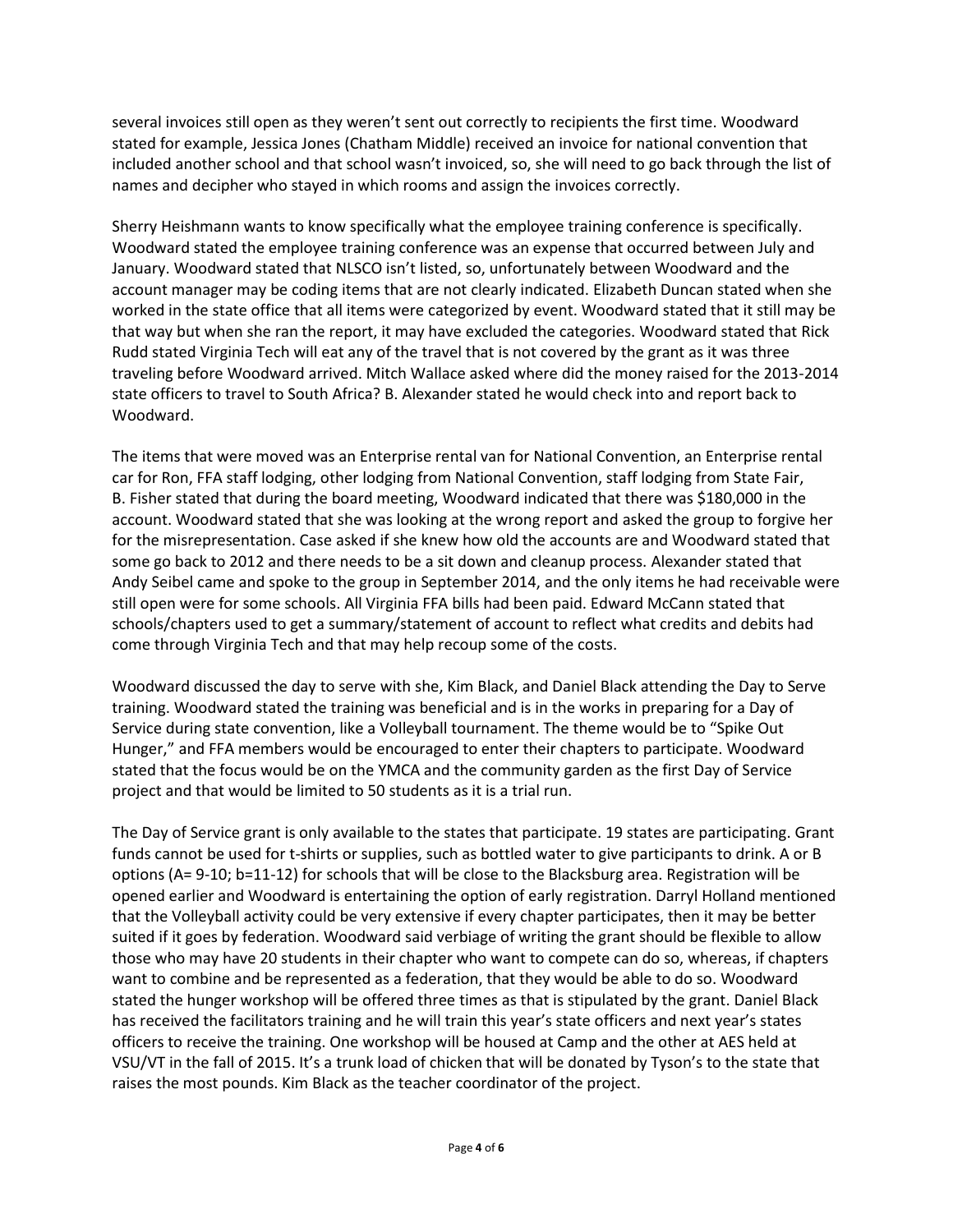Woodward stated the room costs would remain the same as they have in the past, but the meals increased by 3%. There is an additional training that advisors and chaperones will need to perform. On school letterhead, the advisor will need to submit a background check letter to the state office in addition to the online training that Virginia Tech is having all volunteers complete as this is a new regulation starting this year. Anyone who works with students must go through the training and the training will need to be completed prior to coming to state convention.

The two dorms that will be used for state convention are Lee (female) and Pritchard (male)is under construction as they are putting in new elevators on the one half. Kenneth (VT Housing Coordinator) has not indicated the overflow dorm yet, but should be doing so in the near future. Woodward stated that as soon as she finds out she will communicate that to the teachers via the listserve.

Woodward stated for dining, VT Conference Services has expressed issues of too many people coming in at the same time and it's causing too many backups. Conference Services wants to have staggered times, so Woodward would need a recommendation from the group to have staggered times for 6:00AM and 6:15AM as a start to breakfast, which should alleviate the problem and still allow for an easier transition through the lines. The same would apply for dinner with a 5:00PM and 5:15PM start time.

Woodward stated convention committee assignments need to be cleaned up as there are teachers that are on the list that no longer teach, there are emails from committee chairs that have said they have too much help and need to have people removed, and there are people that have contacted Woodward that have said they want to be removed from their convention assignments. Woodward stated this document would be better off going on to teachers on a spreadsheet type format where they can pick and choose their committee assignments. Woodward stated she will do updates on the teacher's assignment list and will send out the revised list to advisory council by Friday, April 17 for review and feedback. The advisory council will give feedback and then Woodward will send the list out to the state by the first of May.

Jessica Jones stated that many teachers are not having difficulty with receiving information from the listserv, but accessing it from the Virginia FFA website. Jones stated the website platform Wix hosts pornography sites and school systems internet filters are blocking VA FFA content because of the Wiz rating. Jones suggested changing the Wix platform to one more school and user friendly because teachers will be accessing the site for convention information and the site issues need to be addressed. Ed McCann stated other advisors had commented about the same issue and thought VA FFA was working to fix the problem. Woodward stated she would look into it and get the website repaired before state convention.

Jones stated that previous advisory council minutes and the council structure/representatives were posted on the website to make sure Ag teachers were kept informed and to maintain regulations with the Freedom of Information Act. Jones stated that when the website platform was changed to Wix, all advisory council/governing board information and minutes were removed. Woodward stated she was unaware of that and would work on getting the information back up on the website where it belongs so FOIA wasn't being violated.

Woodward stated that another change to convention would possibly have a carnival. It wouldn't be a circus type carnival, but a carnival where there would be inflatables and lip syncing for karaoke and chapters would get tokens for their kids. The cost would be \$3000 but there would be a fee for